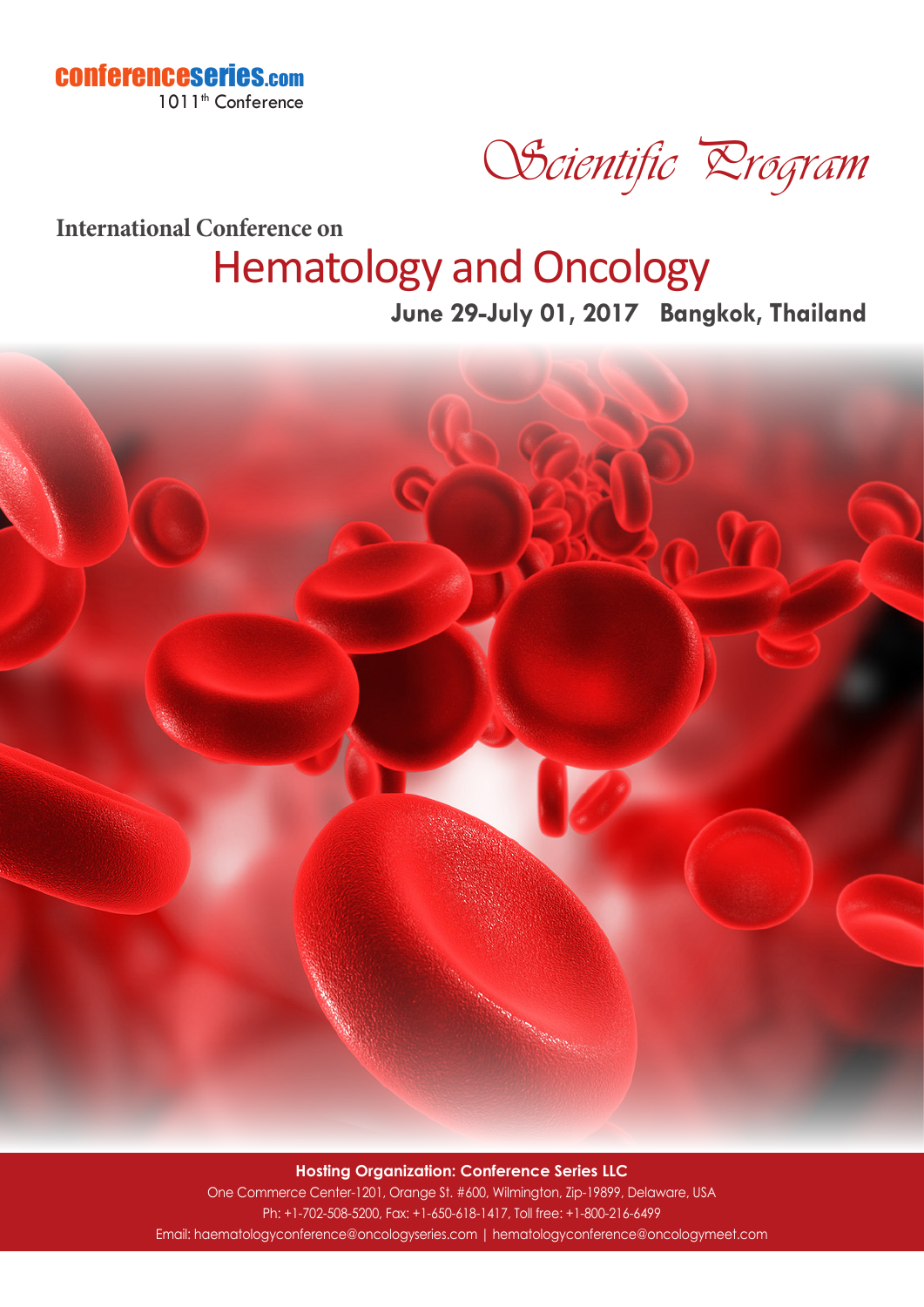|                             | Day 1 June 29, 2017                                                                                                                                                                  |
|-----------------------------|--------------------------------------------------------------------------------------------------------------------------------------------------------------------------------------|
| 08:00-09:00                 | <b>Registrations</b>                                                                                                                                                                 |
|                             | <b>Pailin 1</b>                                                                                                                                                                      |
|                             |                                                                                                                                                                                      |
|                             | <b>Opening Ceremony</b><br><b>CONFERENCESERIES.com</b><br>09:00-09:30                                                                                                                |
|                             |                                                                                                                                                                                      |
|                             | <b>Keynote Forum</b>                                                                                                                                                                 |
| 09:30-10:15                 | Title: Soluble carcinoembryonic antigen cell adhesion molecule 1,6 and 8 in acute myeloid leukemia:                                                                                  |
|                             | their relation to survival and prognosis                                                                                                                                             |
|                             | Amal Zaghloul, Umm Al Qura University, Saudi Arabia                                                                                                                                  |
|                             | <b>Group Photo</b>                                                                                                                                                                   |
| Sessions:                   |                                                                                                                                                                                      |
| <b>Hematologic Oncology</b> | Hematology & Oncology Experts Meeting                                                                                                                                                |
| Cancer                      |                                                                                                                                                                                      |
|                             | <b>Session Introduction</b>                                                                                                                                                          |
|                             | Session Chair: Murugan Avaniyapuram Kannan, King Faisal Specialist Hospital and Research Center, Saudi Arabia                                                                        |
| 10:15-10:45                 | Oncogenic cytokine signaling in human lymphoma                                                                                                                                       |
|                             | <b>Lixin Rui, University of Wisconsin-Madison, USA</b>                                                                                                                               |
| $10:45 - 11:15$             | Prevalence of otoneurological manifestations of newly diagnosed, treatment naïve patients of<br>chronic myeloid leukemia - An undiagnosed entity                                     |
|                             | Jahnvi Dhar, Maulana Azad Medical College and associated Lok Nayak Hospital, India                                                                                                   |
|                             | Networking & Refreshments Break: 11:15-11:35 @ Pailin 1                                                                                                                              |
| 11:35-12:05                 | Common occurrence of PIK3CA and PTEN mutations but not LPA4 mutations in pediatric and adult<br>differentiated thyroid cancer                                                        |
|                             | Murugan Avaniyapuram Kannan, King Faisal Specialist Hospital and Research Center, Saudi Arabia                                                                                       |
|                             | Transplant - ineligible patients of Multiple Myeloma : which regimens are the best                                                                                                   |
| 12:05-12:35                 | Ashok Vaid, Medanta Cancer Institute, India                                                                                                                                          |
|                             | Lunch Break 12:35-13:35@ Public Restaurant                                                                                                                                           |
|                             | <b>Keynote Forum</b>                                                                                                                                                                 |
| 13:35-14:20                 | Title: Potent anti-leukemia activities of chimeric antigen receptor modified T (CAR-T) cell therapy in<br>Chinese patients with relapsed/refractory hematological malignances        |
|                             | Lei Xiao, Innovative Cellular Therapeutics, China                                                                                                                                    |
|                             | <b>Speaker Session</b>                                                                                                                                                               |
|                             | Title: Haemostatic manifestations in dengue and clinical outcome of the patient                                                                                                      |
| 14:20-14:50                 | Zareen Irshad, Jinnah Sind Medical University, Pakistan                                                                                                                              |
|                             | Title: The global incidence and prevalence of chronic myeloid leukemia over the next ten years (2017-                                                                                |
| 14:50-15:20                 | 2027)                                                                                                                                                                                |
|                             | Swarali Tadwalkar, Decision Resources Group, India                                                                                                                                   |
| 15:20-15:50                 | Title: Prospective Analysis Of Newly Diagnosed, Treatment Naïve Patients Of Chronic Myeloid<br>Leukemia Over 2 Years In A Developing Country - A Comparison With Developed Countries |
|                             | Jahnvi Dhar, Maulana Azad Medical College and associated Lok Nayak Hospital, India                                                                                                   |
|                             | Networking & Refreshments Break: 15:50-14:20 @ Pailin 1                                                                                                                              |
|                             | <b>Panel Discussion</b>                                                                                                                                                              |
|                             |                                                                                                                                                                                      |